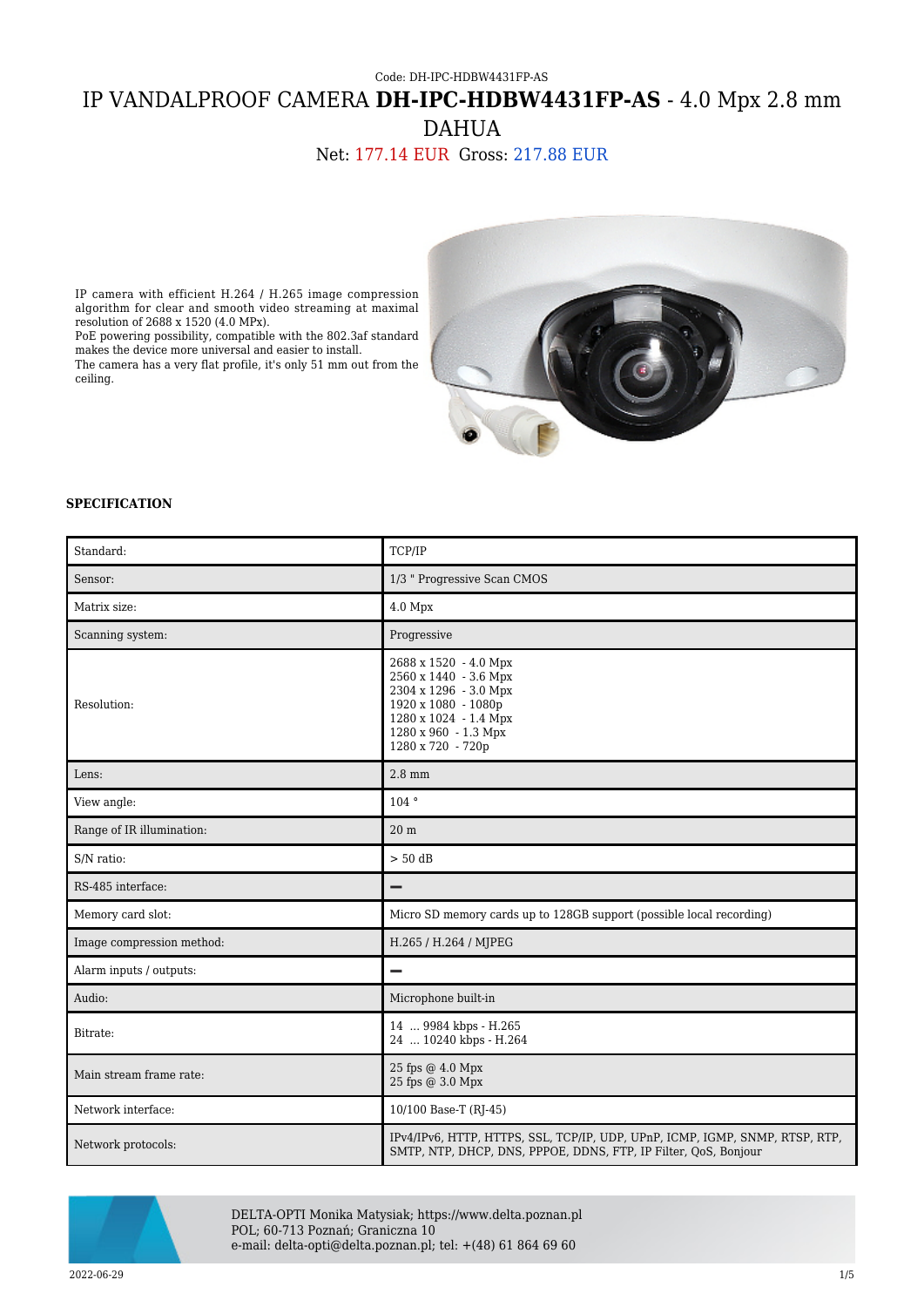| <b>WEB</b> Server:             | Built-in                                                                                                                                                                                                                                                                                                                                                                                               |
|--------------------------------|--------------------------------------------------------------------------------------------------------------------------------------------------------------------------------------------------------------------------------------------------------------------------------------------------------------------------------------------------------------------------------------------------------|
| Max. number of on-line users:  | 20                                                                                                                                                                                                                                                                                                                                                                                                     |
| ONVIF:                         | 2.42                                                                                                                                                                                                                                                                                                                                                                                                   |
| Main features:                 | • 3D-DNR - Digital Noise Reduction<br>• WDR - 120 dB - Wide Dynamic Range<br>• BLC/HLC - Back Light / High Light Compensation<br>• Possibility to change the resolution, quality and bit rate<br>· Audio detection<br>• IVS analysis : intrusion, crossing the line (tripwire), abandoned/missing object,<br>scene changing, face detection<br>• Configurable Privacy Zones<br>• Mirror - Mirror image |
| Color:                         | White                                                                                                                                                                                                                                                                                                                                                                                                  |
| Power supply:                  | $\cdot$ PoE (802.3af),<br>• 12 V DC / 350 mA                                                                                                                                                                                                                                                                                                                                                           |
| Power consumption:             | < 4.5 W                                                                                                                                                                                                                                                                                                                                                                                                |
| Mobile phones support:         | Port no.: 37777 or access by a cloud (P2P)<br>• Android: Free application <b>DMSS</b> , Android: Free application <b>IMOU</b><br>• iOS (iPhone): Free application <b>DMSS</b> , iOS (iPhone): Free application <b>IMOU</b>                                                                                                                                                                             |
| Default admin user / password: | admin / admin                                                                                                                                                                                                                                                                                                                                                                                          |
| Default IP address:            | 192.168.1.108                                                                                                                                                                                                                                                                                                                                                                                          |
| Web browser access ports:      | 80, 37777                                                                                                                                                                                                                                                                                                                                                                                              |
| PC client access ports:        | 37777                                                                                                                                                                                                                                                                                                                                                                                                  |
| Mobile client access ports:    | 37777                                                                                                                                                                                                                                                                                                                                                                                                  |
| Port ONVIF:                    | 80                                                                                                                                                                                                                                                                                                                                                                                                     |
| <b>RTSP URL:</b>               | rtsp://admin:hasło@192.168.1.108:554/cam/realmonitor?channel=1&subtype=0 -<br>Main stream<br>rtsp://admin:hasło@192.168.1.108:554/cam/realmonitor?channel=1&subtype=1 - Sub<br>stream                                                                                                                                                                                                                  |
| Housing:                       | Dome, Metal                                                                                                                                                                                                                                                                                                                                                                                            |
| Vandal-proof:                  | ✓                                                                                                                                                                                                                                                                                                                                                                                                      |
| "Index of Protection":         | IP <sub>67</sub>                                                                                                                                                                                                                                                                                                                                                                                       |
| Dimensions:                    | $\emptyset$ 106 x 51 mm                                                                                                                                                                                                                                                                                                                                                                                |
| Weight:                        | 0.334 kg                                                                                                                                                                                                                                                                                                                                                                                               |
| Supported languages:           | English, Polish                                                                                                                                                                                                                                                                                                                                                                                        |
| Manufacturer / Brand:          | <b>DAHUA</b>                                                                                                                                                                                                                                                                                                                                                                                           |
| Guarantee:                     | 3 years                                                                                                                                                                                                                                                                                                                                                                                                |

### **PRESENTATION**

Camera view after remove the Dome cover:

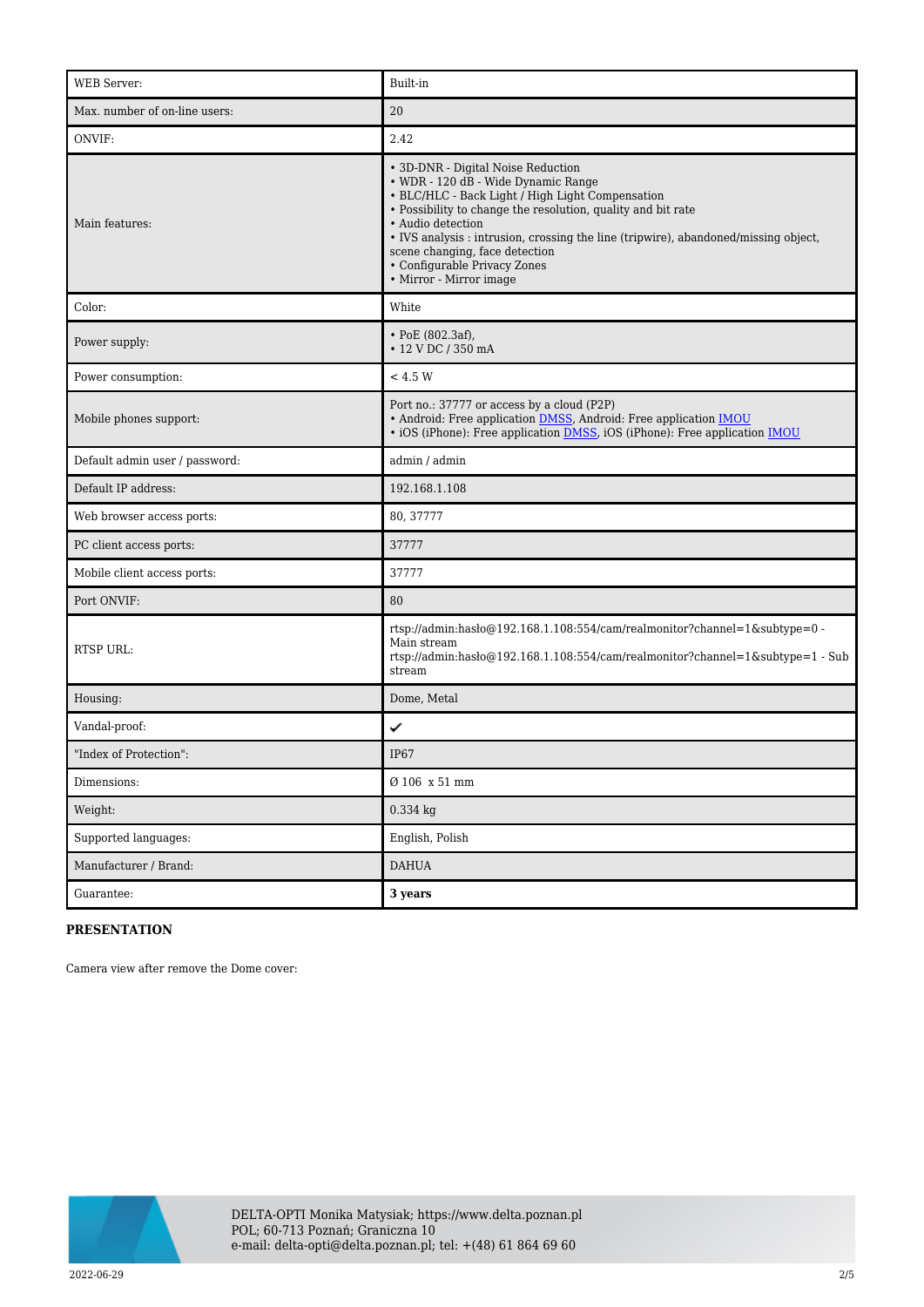

Memory card slot:



Mounting side view:



In the kit:



DELTA-OPTI Monika Matysiak; https://www.delta.poznan.pl POL; 60-713 Poznań; Graniczna 10 e-mail: delta-opti@delta.poznan.pl; tel: +(48) 61 864 69 60

2022-06-29 3/5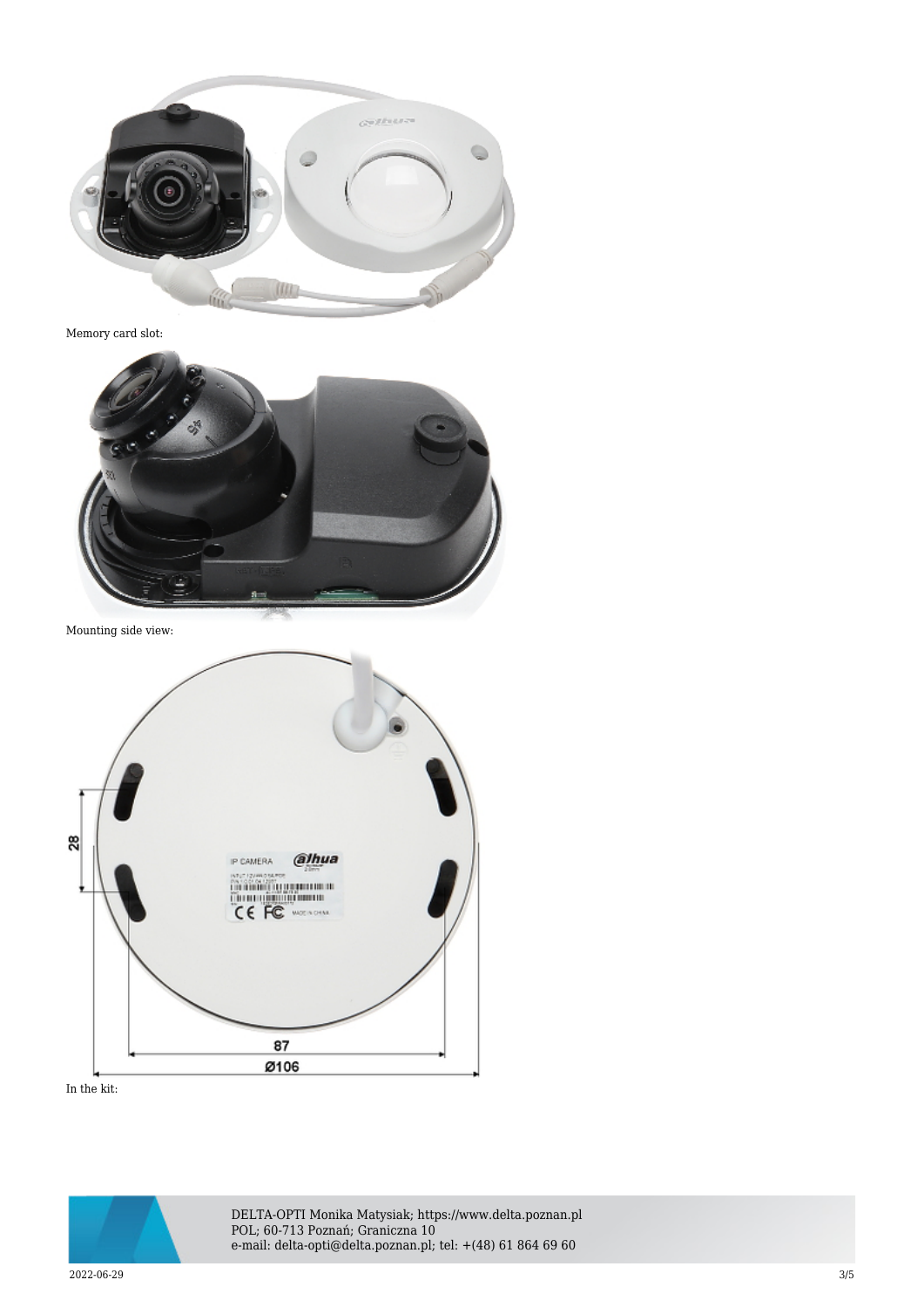

### Example captures of device interface:





#### **OUR TESTS**

Camera image at artificial illumination (about 30Lux):





DELTA-OPTI Monika Matysiak; https://www.delta.poznan.pl POL; 60-713 Poznań; Graniczna 10 e-mail: delta-opti@delta.poznan.pl; tel: +(48) 61 864 69 60

2022-06-29 4/5